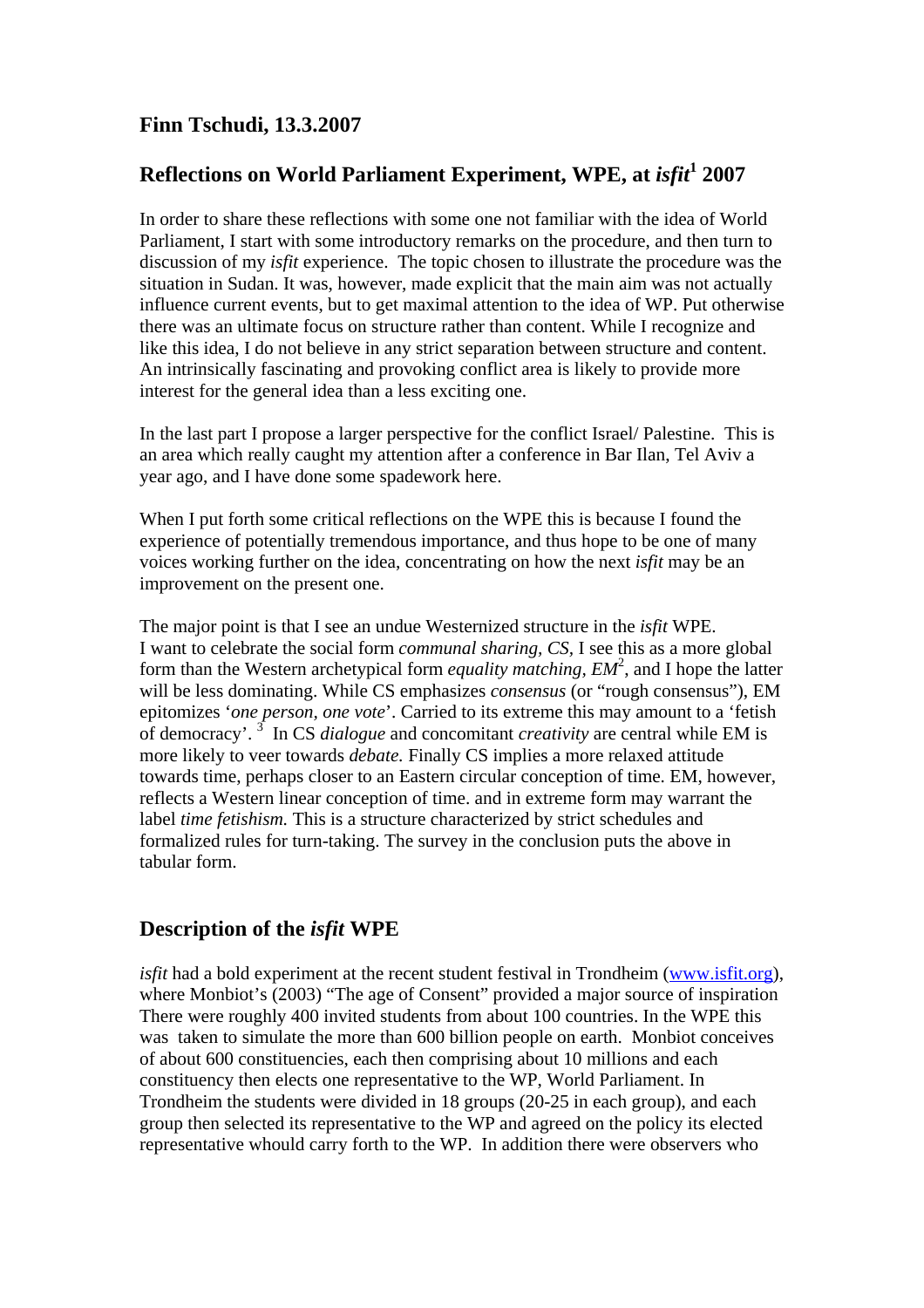did not participate in the discussions. As one of the observers I chose to stay with just one group in all group discussions.

There were thus discussions on two levels, mostly in the separate constituencies, and then all the groups listened to the WP discussions among the 18 representatives.

I learned – from  $\text{Raj}^4$  - that there actually exist about 200 proposals for how the WP should work. In the *isfit* experiment the goal was to show how one of these proposals might work. In this version the WP should just have advisory and not decisive powers. The WP should consist of countries who voluntary had chosen to associate. There should be no compulsion to join! As the number of countries joining increased there would hopefully be "snowballing" effects, such that staying outside would prove increasingly difficult (embarrassing). Imagine for instance US in its isolationistic vein being sceptical and thus keeping well outside WP, but one day finding itself mainly in the company of countries as North Korea and Myanmar (Burma)! Hopefully a productive shaming experience!

When *isfit* focused on the situation in Sudan there was a major emphasis on the terrible conditions for most people living in the area around Darfur. Two contrasting resolutions were put forth, a 'radical' one favouring international forces even if the government did not agree, a more 'conservative' one which would accept international forces only if the government agreed. The group discussions revolved around merits and shortcomings of these proposals and how the wording might be changed (improved), also on various amendments to the radical proposal.

Before the group discussions there were two general introductions, one giving a survey on the situation in Sudan, the other a pep talk on WP. The last one was put forth with great fervour and enthusiasm. Since the WP idea at this time is not generally well known I found this very appropriate.

## **Social form: communal sharing, CS vs. equality matching, EM.**

CS is the typical form between friends and in intimate relation. Informality is a key mark of such relations. Help and support is given without concern for reciprocity, i.e. 'getting something back'. For EM help will typically be provided with the more or less explicit assumption that 'you owe me something'. When a group feel close together and are about to make a decision the group will typically strive for consensus, and reach an agreement which is satisfying to all of them. Voting is mainly resorted to if the decision is not of major importance (which cinema to go to), or if there is a deep split in opinions.

On the other hand a key feature of most conceptions of democracy is that voting is the ideal way of solving major problems when opinions differ. Usually it is taken for granted that CS is not relevant since most discussions of "democracy" deal with problems which concern a large number of people. Direct communication between all who might be concerned is not taken to be feasible. Put otherwise CS is conceived to be restricted to a *private* part of life whereas democracy primarily is relevant for the *public* sphere. In order to secure a "just" outcome strict precautions are advised, and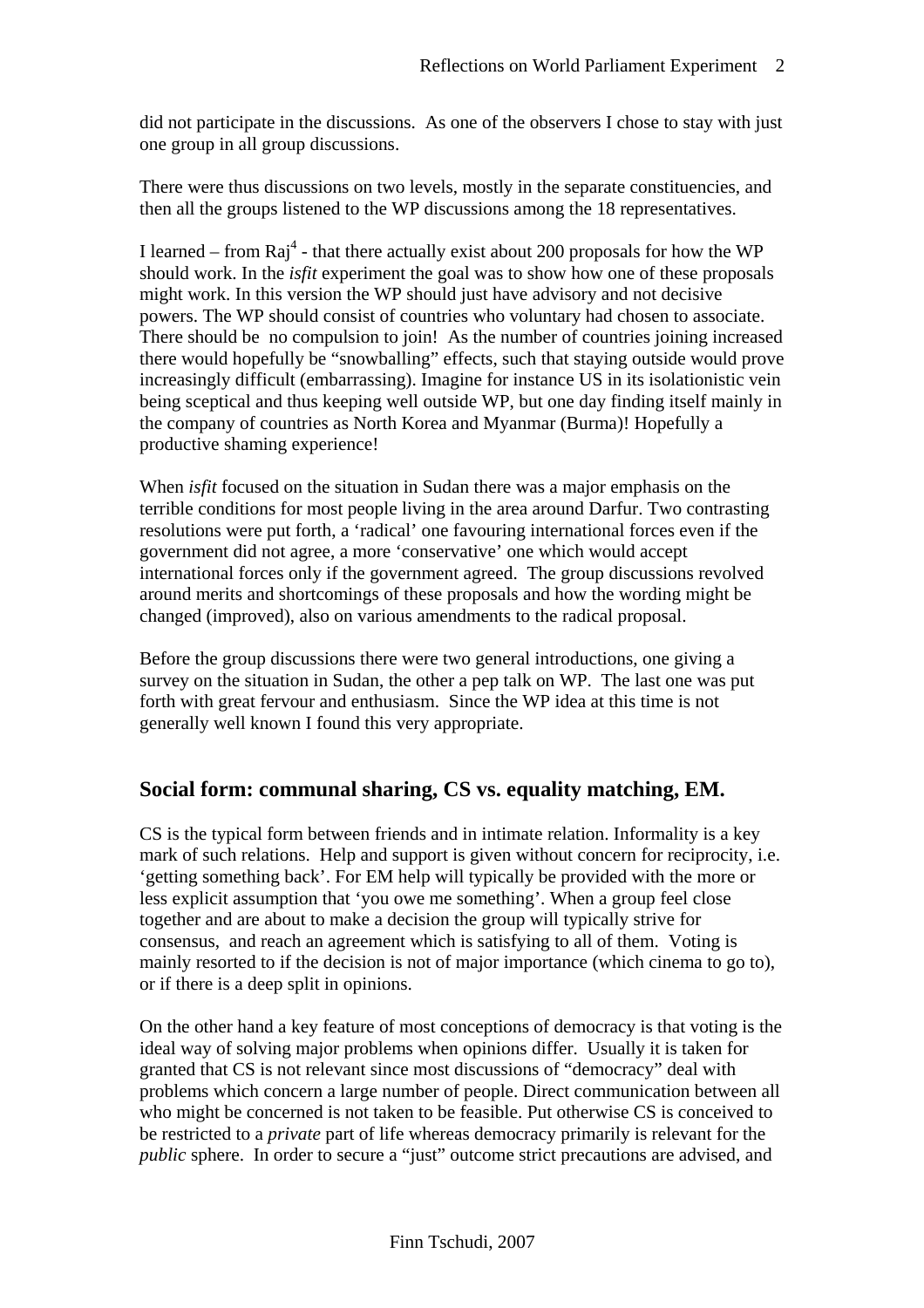the ideal is equality, 'one person – one vote': In other words a preference for formal EM.

A major point in these reflections is to question such a sharp division I do of course recognize that voting and formality can not be dispensed with. I will, however, make some concrete suggestions as to how to give more space (at least a bit) to CS, and argue for the possible advantages of these suggestions.

Before turning to concrete suggestions I want to sketch some guiding considerations in this venture. First of all there is the (present utopian?) dream of 'global ubuntu'. Ubuntu is the African philosophy of deep interconnection between all of  $us^5$ , and this implies a much higher emphasis on communal sharing than in the West. From this background many African states chose a one party system when they gained independence (Why this sadly often went wrong is another question.)

It may also be noted that what for Marx marked the 'end of politics' – the utopian 'communist' stage appears similar to 'global ubuntu'<sup>6</sup>. Furthermore there are experiences from non-Western world, e.g. Brazil where large community meetings have taken place to decide on problems of joint concern. For me, however, the primary background for optimism about CS has been experiences in conferencing, ('restorative justice' way of approaching deep conflicts). Perhaps after a stage of experiencing 'collective vulnerability' the participants may have a remarkable way of gettting at constructive solutions about what should be done in the wake of serious harm. Such deliberations are a strong testimony that previously antagonistic groups can get to a stage which bears the marks of  $CS$ ,<sup>7</sup>

When opinions differ I will question whether the Western EM, 'one person, one vote' is superior to consensus which characterizes CS. It will also be noted that some forms of Western democracy are closer to CS than others.

# **Communication: Dialogue (CS) vs. debate (EM)**

It is to the credit of the organizers of *isfit* that the distinction between 'dialogue' going through the word, emphatic listening, and suspension of own beliefs - and 'debate' - smashing apart - has been explored<sup>8</sup> Yet from my experience as observer more could be achieved in approaching a 'pure' dialogue'.

One point of pervasive importance is the reaction to points of view which one disagrees with, *contrary* views. Usually reactions to such views are either to muster counterarguments ('debate') or perhaps even more common, simply to ignore contrary views. From the point of view of *dialogue,* however, a more fruitful approach is to see a contrary argument as an opportunity for learning, and understanding another person better. When A meets disagreement from B she may tell him: 'Tell me more about that', 'I have always thought otherwise, eager to hear how you have come to your opinion', etc. The non-verbal behaviour should here get across a message of wanting to come closer to the other (whereas debate will usually signal distancing oneself).

This may give rise to new ideas for A, and lead her to recognize a dilemma which may inspire a creative synthesis. This synthesis may both nod to her original position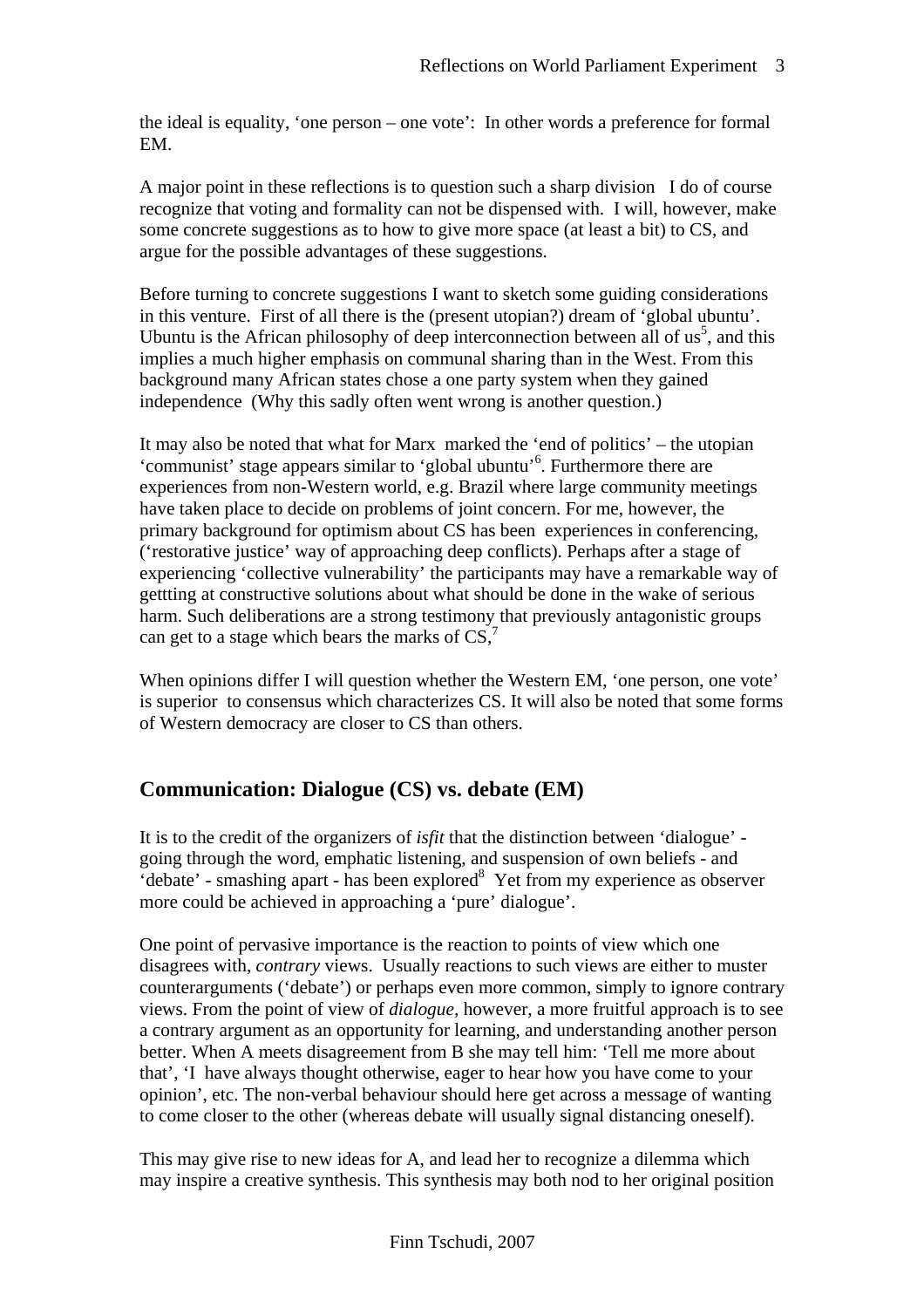and at the same time incorporate B's view. A general positive mood is important for creativity to take place, while negative emotions are more likely to lead to 'tunnel vision' and debate<sup>9</sup>. An underlying background is that the dialogue may be a learning experience. It is basically not a question of aggregating preformed preferences<sup>10</sup> but rather to see the meetings as creative group problem solving.

#### *Avoid demonizing one of the parties*

A factor which may impede dialogue is to present one party in a thoroughly unfavorable way. In this respect the background information on Sudan left much to be desired. I could not but read the information in the background leaflet as demonizing the government. As far as I know no attempt had been made to ask the government in Sudan wha they really felt about a possible intervention. This could have been done by actually talking to government representatives in Sudan or at least representatives in the embassy in Norway. What if they completelyh refused to make any comment on the issue? It would then be pointed out to the Sudanese that their refusal would be communicated to the *isfit* participants: "We tried to get the point of view of the government but they refused to say anything". This would be in line with a shaming mechanism as hinted at above on choosing not to join WP (when most others have joined.). If the Sudanese did make some statements, *isfit* representatives could of course not promise that such governmental information would just be passed on. Hopefully, however, such information could contribute to a maximally palatable formulation of the major proposal.

### **Decisions when consensus proves elusive**

It would be rather naive to think that all differences of opinion can be solved by creative group dialogues. In this case there are several possibilities:

i) Conclude, or start with the conviction that at present it is not possible to reach consensus. One may then present a report which attempts to formulate the differences in terms which are minimally offensive to all parties. This would be in the hope that the report may be a useful background for further work. The conflict between Israel and Palestine is a prominent example. $11$ .

ii) Settle for 'rough consensus' . In this case the parties will not consider possible disagreements to be of major importance<sup>12</sup>

iii) Have a vote. If there is close to a fifty – fifty split or the result is falling short of what has been decided is a 'qualified' majority (e.g. 2/3) one might turn to i) above.

Suppose now we have the all too frequent situation where the majority is seen as carrying the day. A true dialogue would imply that contrary views have been respected and seriously deliberated.

The greatest possible tribute to the process would be if the those in the minority turn out to be the most eager to advocate for the value of WPE! This would be a testimony to their judgement that it had been a fair procedure, and that the dissenters - in spite of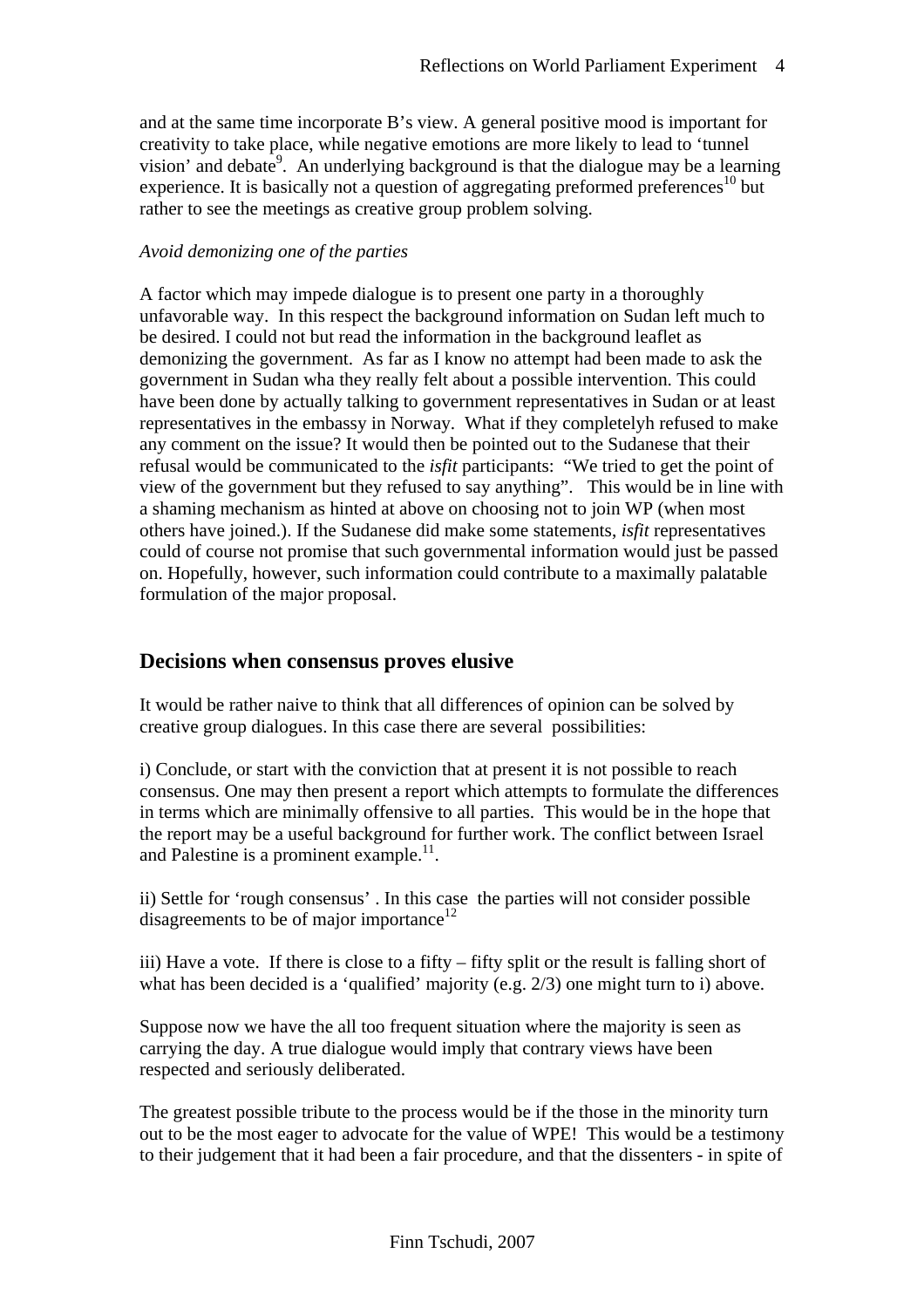pronounced disagreement - felt that they had been treated with deep respect. The *isfit* WPE harbours the possibility of such a litmus test:

What do our two African friends (among the 18 in the simulated WP) who voted against the majority today think and feel about the WPE experiment? (The majority preferred intervention regardless of what the Sudanese government would say.)

## **Relation to time: Can 'time fetishism' be avoided?**

Raj suggested that the Western EM scheduling is related to a *linear* conception of time whereas the contrasting CS may be more related to an Eastern *circular* view of time.

In the group where I was an observer the facilitator showed admirable flexibility. His suggestion of allowing two replies to one contribution met with opposition and he rapidly changed to three replies. In retrospect, however, this is just scratching at the surface of a more deepseated problem. There is still the dominant conception of turntaking, and this may be contrary to the CS ideals of encouraging creativity, maximal openmindedness to contrary views, and fostering group cohesiveness. Inspiration may be drawn from conferencing (ref. in note 6). Here the ideal is that the facilitator intervenes as little as possible. One of my mentors, John McDonald, pointed out that if the conference is to be seen as a learning experience, interventions might be seen as an obstacle to group learning. His ideal was that if interventions really were necessary the participants themselves should be responsible for keeping the deliberations on track.<sup>13</sup>

Keeping this in mind the session should encourage a maximally unconstrained exchange of views. If, however, the group fails to avoid undue domination by one or more participants, the facilitator should intervene, but be careful to do this as unobtrusive as possible and without humiliating anyone. Likewise intervention may be necessary if there are timid souls wanting to put forth a view but fail to get attention.

This ideal requires that the group gets a careful introduction. The ideals of nondomination, everyone getting a voice, and all ideas getting careful deliberation should be emphasized<sup>14</sup>. These ideals have been shown to work in conferences with sharp polarizations, and there is no reason why this should not work in the benign atmosphere at an *isfit* conference.

In the *isfit* context, however, there is usually a large program and thus it is simply not possible to do without time limits. Could one, however, engage in a magical exercise, and create the illusion that "we have all the time in the world" as Louis Armstrong was singing for us. Perhaps it would be possible to create something like a flow state where time so to speak ceases to exist<sup>15</sup>. The facilitator could use a gentle tap to break the spell and remind the participants that now you have only got e.g. 5 minutes left.

Another way of partially getting around the problem of limited time is to have group sessions before a "natural break" as e.g. lunch time or it might be the last session of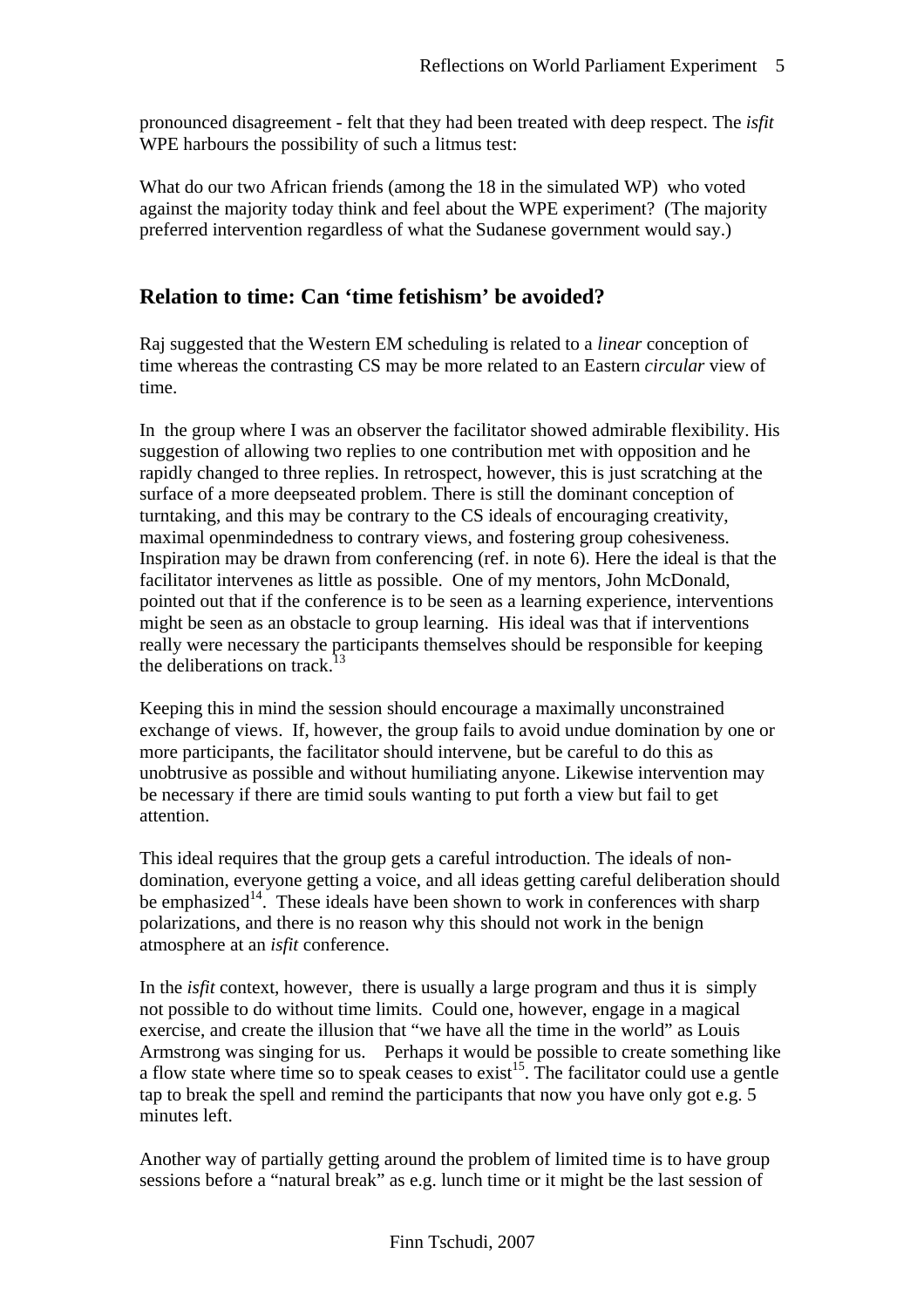the day. The group would then have the choice of whether to continue the group conversation or cut down "free time". Yet another possibility is to start one day and continue for instance the next day. All participants would be encouraged to more informally carry on discussions during the evening, and a glass or two of wine or beer might not detract form a good conversation. On the other hand those who wished just to be acquainted with others, relax or whatever would be under no compulsion to continue to be in an (amended) WP arena.

#### *If WPE takes place over two days external journalists can be observers*

Scholte's comment 3 points out that the WPE was 'disconnected from any environmental influences'. If, however, the organizers chose to let the WPE take place over two days it would be fascinating to collaborate with one (or more) college programs for journalists. Each of them would bring their own laptop. After the first day they might work through some of the night hours and next morning produce a flashing capsule description of the preceeding day. Hopefully they would beforehand get some schooling in peace journalism. This implies a focus on creative problem solving and other peace related features, and not what is just 'attention catching', and without any relevance for peace acitivites.

It would be too much to expect that the participants should read through several articles produced during the night before starting the next day. A better idea is to think in terms of a poster session. The organizers make ample wall space available, and each journalist can put up a page or two. (The journalists may of course work in groups if they prefer this option.)

After *isfit* they will presumably have the opportunity to discuss their experiences and for instance ask: What impressed the participants and why? Furthermore they would write complete articles, and try to get them published, both in Norway and other countries. This will be a good learning experience for budding journalists, and also an important way to spread information about the *isfit* WPE and at the same time provide important feedback for the organizers.

#### *Problems of implementation*

Since the *isfit* WPE worked fairly well it would not be wise to change the rather rigid setting (what I somewhat facetiously think of as *time fetishism*) completely. One possibility is to think in terms of experimental designs, e.g. let a random half of the groups go by the conventional *linear* setting, the other half the *circular* setting. The WPE might, however, be seen as a learning experience for the facilitators and it might thus be preferable to let all the facilitators use both settings. In order to explore possible sequence effects it might be an advantage if some facilitators started with the linear, while others started with the circular setting.

However, to impose a strict experimental design on all the facilitators would be contrary to the spirit of these reflections. The facilitators – together with some of the *isfit* organizers – should rather themselves decide on the procedure. For this case, however, I would hope that clear controversies will arise. The point of experimental designs is precisely to be an impartial 'arbitrator' for such cases! I would also think a variety of mixed cases might be suggested. One might for instance agree to start with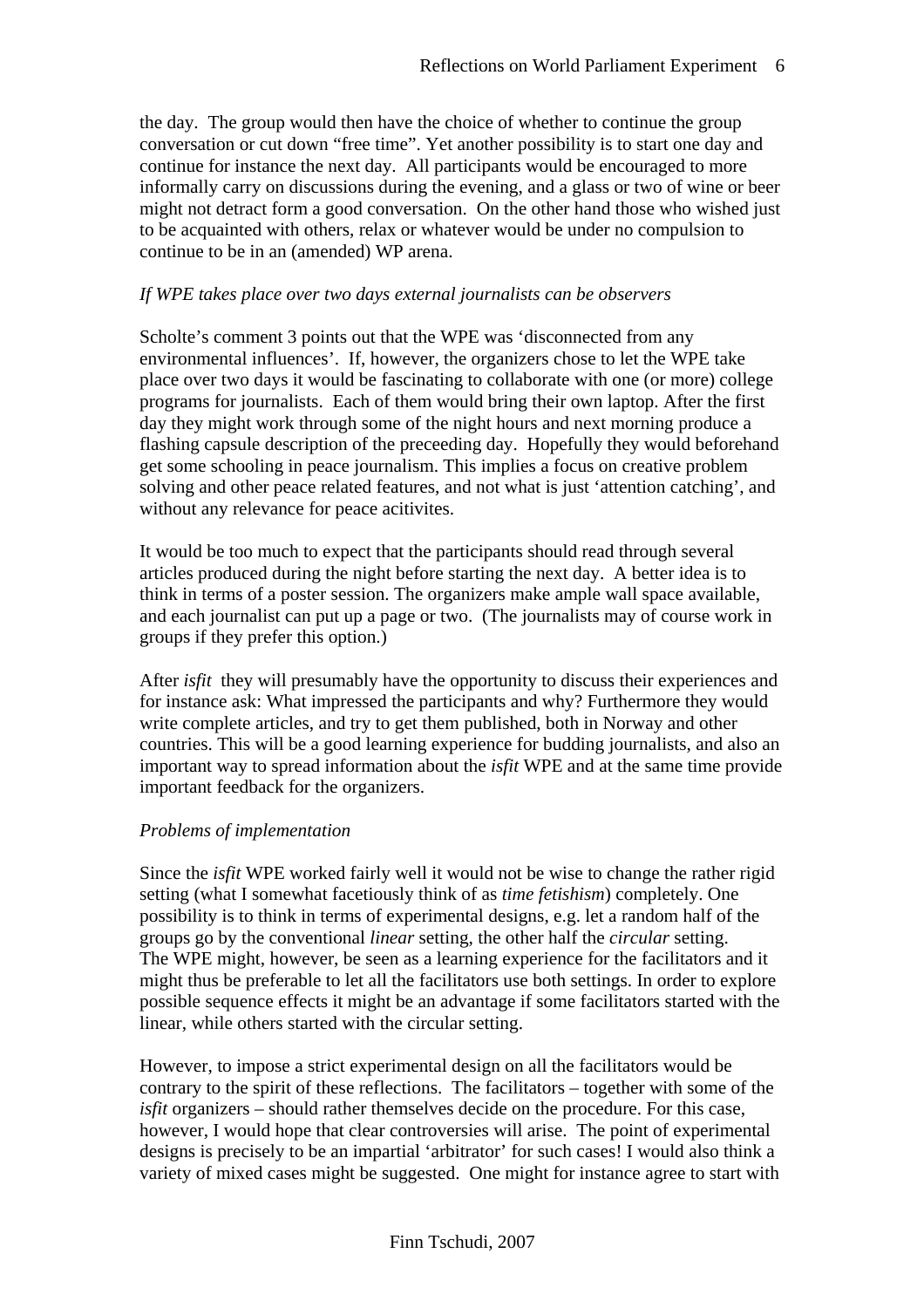the circular type, then decide that if x happened (whatever the group would decide x to be) one should shift to the linear setting.

The background for these reflections is a feeling that the presen *isfit* is dominated by Western modes of thinking which carry marks of hubris and 'cognitive imperialism<sup> $16$ </sup>. I have learned that – due to time considerations – all facilitators were Norwegian (somewhat ironic in the present context!). For the next *isfit* it is of major importance that some of the facilitators have a none-Western background. Bearing in mind Scholtz' comment 12 on male predominance at *isfit*, I strongly suggest that *isfit* recruit women who have been active in organizing peace groups as facilitators. They may have been more resistant to co-optation by Western values, and thus be in an ideal position to obviate Western time fetishism!

#### *Notes on zeitgeist (spirit of the time)*

Quite often there is an implicit premise that serious matters can be solved in a fixed, short time. *Time fetishism* implies imposing time limits with a hard hand and having to live with concomitant unsatisfying results. A telling example is provided in Peter Reddy's excellent dissertation from 2006 (which will be available at the *isfit* website) where he contrasts the 'leisurely' years the peace corps in Bougainville were prepared for, with the US hurrying forth with a six month perspective in Sudan. This hurrying was one of the background factors for the catastrophic results of the US interventions. One of my most beloved posters at home has the simple title "Things take time".

A minor example of the hurrying at *isfit*: I first suggested (and then complained) that there was not time for Raj to speak from his extensive knowledge of WP. He told me during an enjoyable evening about the 200 proposals, a three layered conception to guard against 'majority tyranny' and much more. The organizers, however, carefully pointed out to me the extreme time pressure, the vast amount of presentations and time for discussions to take place between 9am and 4pm.

TheWestern emphasis on strict time limits may be part of a more pervasive syndrome. Max Weber had much to say about 'modernity' marked by bureaucratic efficiency and impartiality. While emphasizing advantages of such procedures vs. authoritarian and more arbitrary forms of governance, he was also deeply ambiguous about 'modernity'. A memorable Weber phrase is that in the West we may be "locked in an iron cage of rationality". Another phrase he used was that we are creating a "disenchanted" world. Flow and circular time may point to possible *re-enchantment* of the world! We do not live only in a world of *logos,* but also of *mythos<sup>17</sup>*

## **The Israel Palestine conflict: A suggested theme for the next** *isfit*

A WPF report (ref. in note 11) caught my imagination when it pointed to two crucial issues (quotes below from p. 7):

- New settlements and terrorist acts must stop immediately, and
- concrete issues of where Palestinian refugees could return must be resolved. They will not be resolved for every refugee given that some land cannot easily be returned, but finding acceptable land to which Palestinians would go would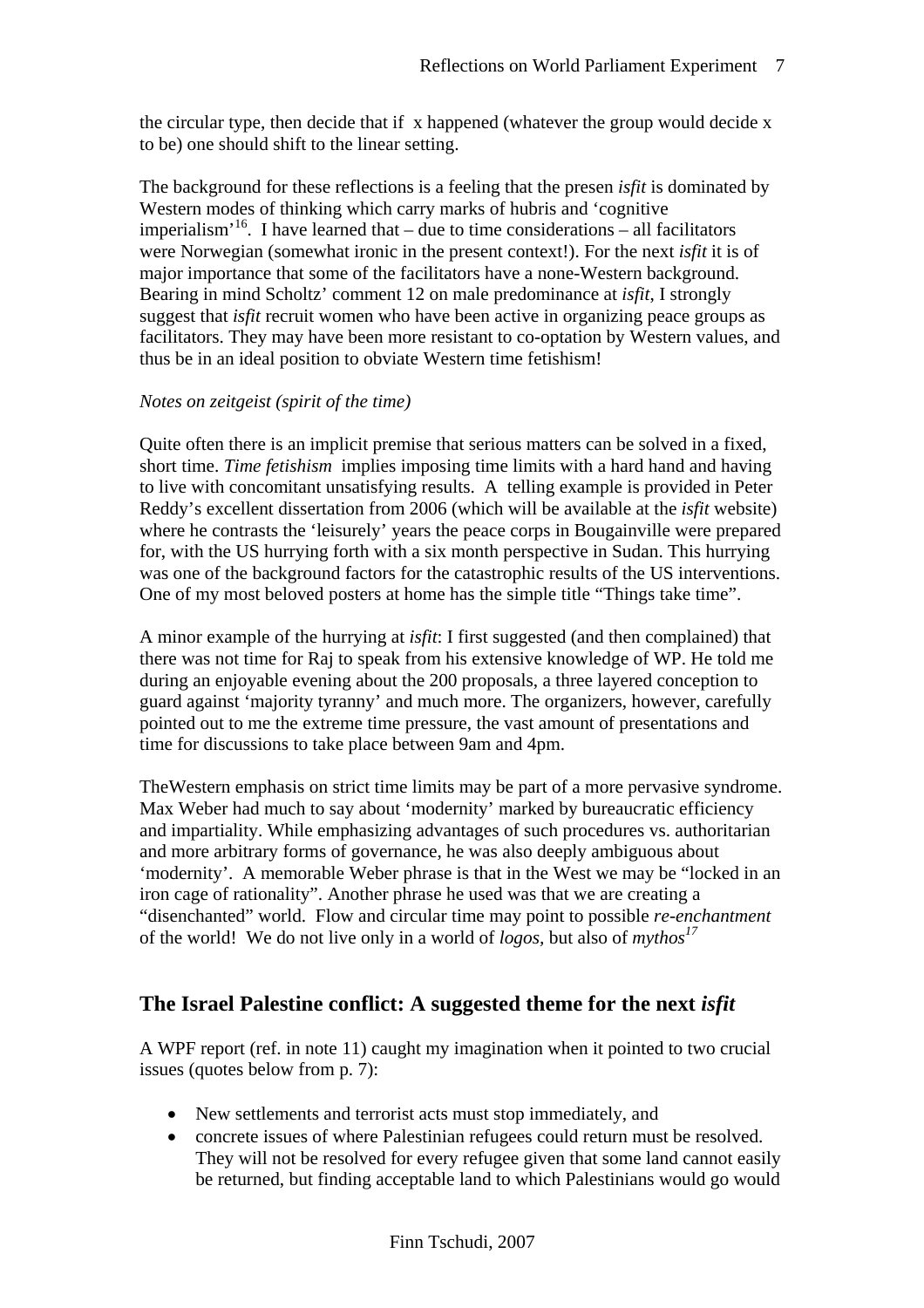be a positive breakthrough. ..the number who should return should neither offend the Palestinians nor frighten the Israelis.<sup>18</sup>

'Neither offend.. nor frighten' seemed to be an excellent point of departure for a creative compromise. Further thought and discussion, however, quickly revealed that this would just be a part of the problem. Most likely there would be a large number who could not return. Anyway, there would be the question of compensation for imposed hardship. A strong argument can be made that Western countries have dumped the problem of finding a home for jews on an arabic population. Today it is not possible to believe the previous slogan 'a people without a land, and a land without a people<sup>, 19</sup>

At this point it became clear to me that in order to solve these problems the international community must enter the stage since it does not seem reasonable that israel should supply all the necessary compensation. Much work is required to work out in what form compensation should be given. Help to return to Israel and other suitable places must be provided, and also help to get settled. Economic compensation must be considerd. Furthermore one might in addition suggest memorials, e.g. museums, support for conciliatory conferences, and celebrations as for instance great concerts.

 Another consideration is that the refugee problem does not just involve palestinians who have been displaced by israeli settlers. Some palestinian refugees in Gaza have been forced to leave Kuwait. Furthermore a number of jews have been expelled from arabic countries.

It may be all too easy to ignore some important issues like these additional problems (which have been pointed out to me by friends). The consequence is likely to be that some important parties may use such omissions as an excuse to avoid considering the proposal!

Obviously this is just an incomplete sketch of a possible plan.

Here are some of the issues which require great creativity:

In large sections of Europe there is an increasingly sceptical attitude towards Israel. Some people even feel that the present government is the worst enemy of peaceful prospects for Isarael. This makes it a real challenge to avoid demonizing Israel!

For Israel a primary concern is safety. How should the currounding countries and important organizations be persuaded to give sufficient garantuees.<sup>20</sup>

How to avoid omissions which would make the plan completely objectionable to some of the concerned parties.

Great skill is required to put the proposal in an inviting form to avoid 'knee jerk' negative reactions.

How should one best entice the international community to chip in?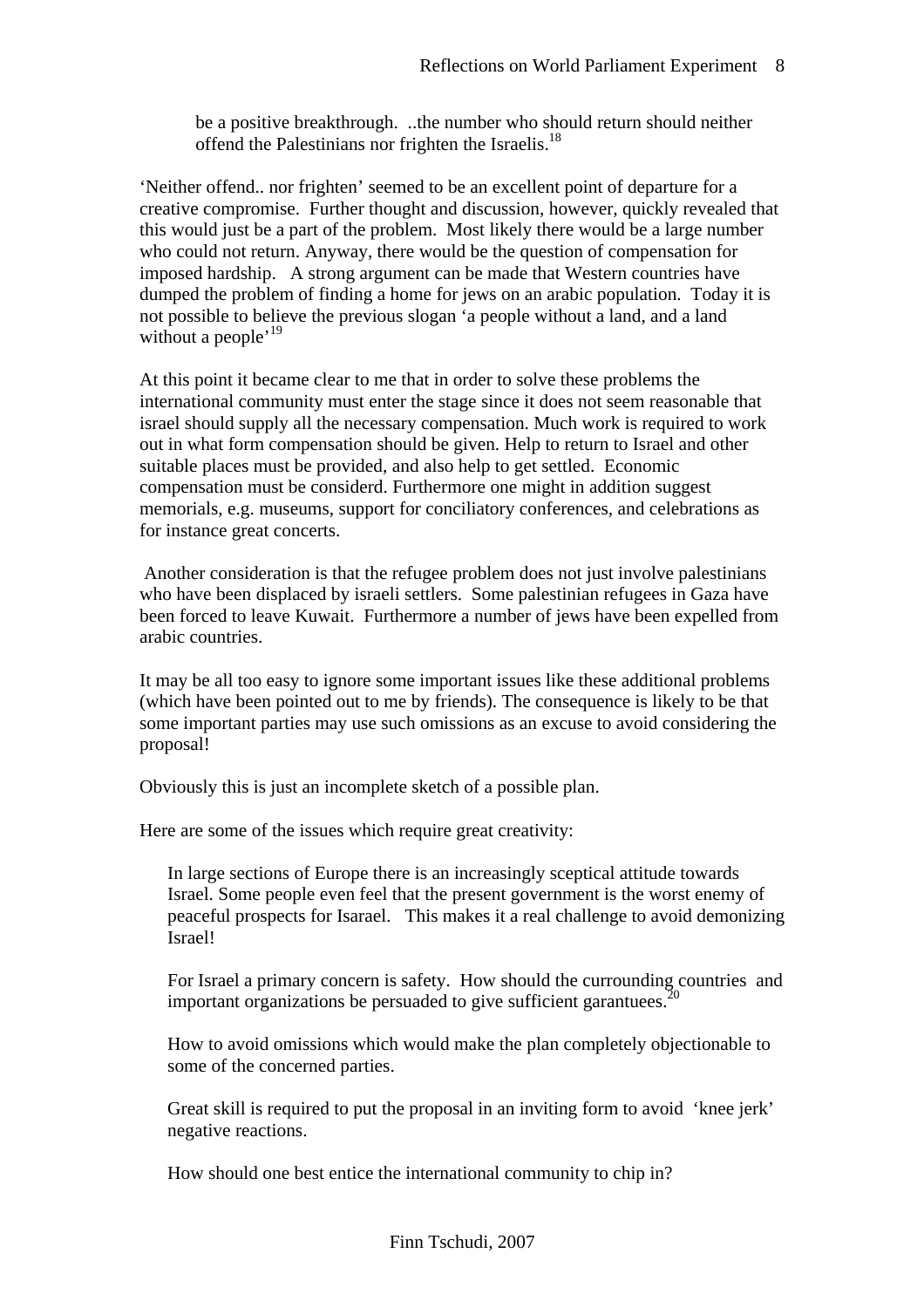How concretely should the compensation plan be worked out? It would obviously take years to work out all the details. If, however, the plan is stated to generally it could be rejected for lack of concreteness.

If the *isfit* organizers at all find the present suggestion to be worth while the project will require a huge amount of creative work. A Norwegian based project has succeeded in creating strong personal bonds and concrete plans for the long range goal of a peaceful Middle East. Young prospective leaders from Israel, Palestine, Jordan and Norway have been working together for more than three years, see mep.abildso.org

I have discussed the present proposal with the Norwegian project leaders at Abildsø farm which is just a few minutes away from the center of Oslo. As for *isfit* the project leaders do not decide which projects the participants should engage in. They would, however, be willing to suggest that mep participants could participate in the project here suggested. From my knowledge of mep and isfit participants I am convinced that meetings between mep and isfit would prove rich mutual inspiration!

|                                   | <b>Celebrate informality</b><br>and<br><b>Embrace a world-wide form</b> | <b>Minimize formality</b><br><b>Western archetype</b>                         |
|-----------------------------------|-------------------------------------------------------------------------|-------------------------------------------------------------------------------|
| social form                       | 'communal sharing', CS<br>Ultimate aim: 'global ubuntu'                 | 'equality matching', EM                                                       |
| communication                     | dialogue<br>avoid demonizing one part                                   | debate                                                                        |
| decision by                       | consensus<br>also 'rough consensus'                                     | one person, one vote                                                          |
| relation to time                  | circular<br>'all the time in the world'                                 | linear, 'time fetishism'<br>strict schedules, formal<br>rules for turn-taking |
| external influences<br>on process | WPE take place over (at least)<br>two days                              | $\overline{\cdot}$                                                            |

#### **Survey of two modes which must be combined:**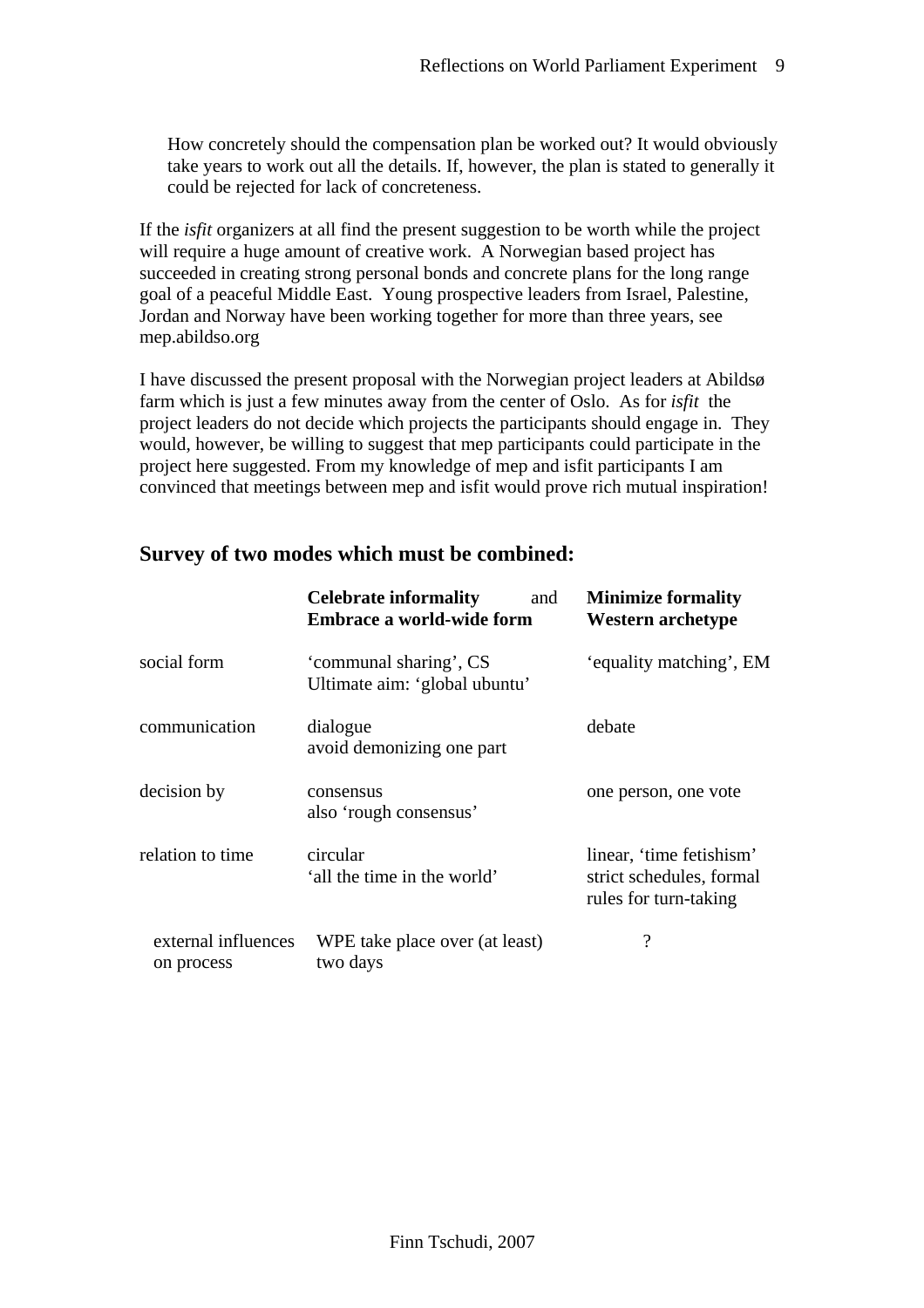$\overline{a}$ 

<sup>2</sup> These reflections are deeply inspired by Alan Fiske's (1992) monumental work: 'The four elementary forms of sociality: Framework for a unified theory of social relations' *Psychological Review, 99*, 689- 723. The forms are 'communal sharing', CS, 'authority ranking', AR, ' equality matching', EM, and 'market pricing', MP. A general 'dimension' running through the four forms can be called 'intimacy, closeness, informality' (CS being highest here) vs. 'impersonal, distant, formal'. For present purposes only the first and third forms are of main interest. It should be emphasized that Fiske claims that all four forms are found in all societies. The contrast I draw between CS and EM is thus not absolute but a question of relative emphasis. Furthermore Fiske emphasizes that a given situation can be seen to be a pure representative of one of the given forms, while I think that most situations will be a mixture (but one form dominating), or that there may be rapid shifts between the forms.

Scholte's 'Comments [13 of them] on World Parliament Experiment at ISFIT 2007' has also been of invaluable help, especially his critique of dominant Western influence on the recent WPE.

<sup>3</sup> This term is taken from David Held's (2006) 'Models of Democracy. Third Edition' which has influenced the present reflections. His favourite model 'cosmopolitan democracy' is very congenial with the notion of a World Parliament, WP. He chooses not to deal explicitly with various concrete proposals for a WP. This may be because his model "is very insistent .. that there needs to be a constitutional discussion about how such a parliament could be constituted" (personal communication, March 8, 2007)

<sup>4</sup> Raj Chandola, (Head World Unity & Peace Education Department (WUPED) City Montessori School (CMS), Lucknow, INDIA) one of the invited experts to isfit.

 $<sup>5</sup>$  Ubuntu, and 'global ubuntu' is discussed in more detail in Tschudi (2007): 'Mass victimization. A</sup> human dignity approach' which will appear in 'Restoring justice after large-scale violent conflicts. Kosovo, Israel-Palestine, Congo and Northern Ireland'. This book is part of the EU project COST, COoperation on Science and Technology. My chapter is one of some general chapters The book will be published by Willan Publishers who specializes in books on Restorative Justice. [Here appended as DIGNITY3.DOC]

 $6$  This is discussed by Held, (ref. in note 3) in ch. 4.

<sup>7</sup> This is exemplified in more detail in Neimeyer & Tschudi (2003). [Here appended as NEMEIYERTSCHUDI]

 $8$  This distinction is further discussed in my previous writings, ref. in notes 5, 7.

<sup>9</sup> This is consistent with Fredericsson's "broaden and build theory of positive emotions, see further in my chapter, viz. note 5.

<sup>10</sup> 'Aggregating preformed preferences' is a dominant conception in many 'liberal' views of 'democracy'. Such views are typical Western conceptions of 'independent' individuals, living in an 'atomized' (fragmented) world.

 $11$  One example here is a WPF report: Myth and Narrative in the Israel-Palestine conflict. http://bcsia.ksg.harvard.edu/publication.cfm?program=WPF&ctype=book&item\_id=274 I will return to this report in the last section. Another example was presented at a LSE/Deutsche Bank conference on globalization in 2004 where one report outlined strong differences concerning property rights for drugs (notably indigenous tribes vs. pharmaceutical comnpanies).

 $12$  'Rough consensus' was reported to be a guiding principle for a group at the above LSE/Deutsche Bank conference who worked to standardize rules for allocating names of web domains.

<sup>13</sup> My favorite story here is from a conference experience in Australia when a "lebanese sister" put the record straight. A group of "aussies" and "lebs" had been embroiled in a severe group fight in a high

<sup>&</sup>lt;sup>1</sup> isfit is an acronym for International Student Festival In Trondheim